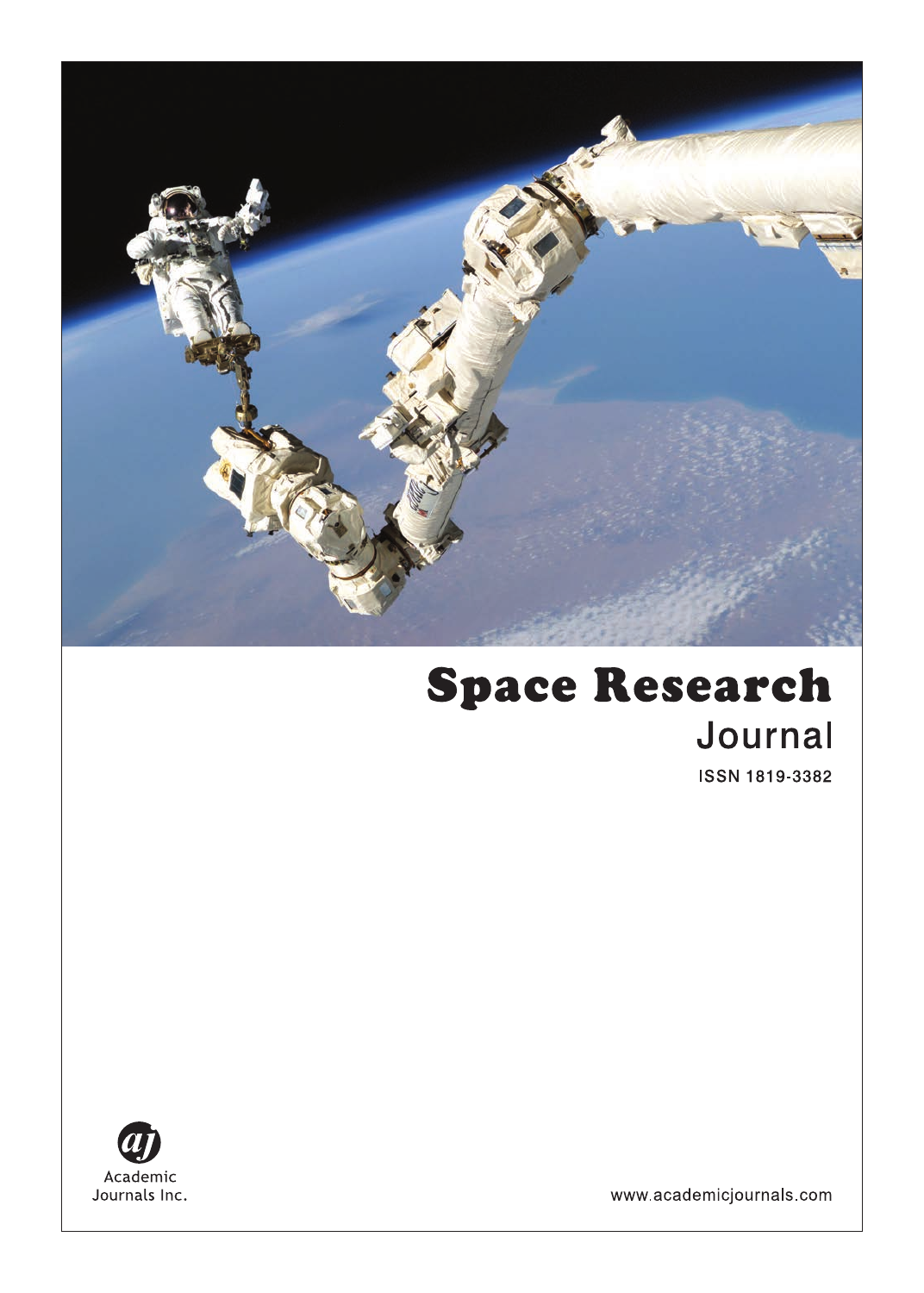### **OPEN ACCESS Space Research Journal**

ISSN 1819-3382 DOI: 10.3923/srj.2016.1.9



# **Research Article Effect of Air Drag Force on Low Earth Orbit Satellites During Maximum and Minimum Solar Activity**

Kh.I. Khalil and S.W. Samwel

National Research Institute of Astronomy and Geophysics (NRIAG), Elmarsad St., 11421, Helwan, Cairo, Egypt

# Abstract

The solar activity is known to have a significant influence on the upper atmosphere and near earth environment. When solar activity is high, ultraviolet radiation from the sun heats and expands the earth's upper atmosphere which in turn, increases the atmospheric drag and orbital decay rate of the satellites. In the present study, the variation of the orbital elements of the satellites in Low Earth Orbit (LEO) environment due to the effect of the air drag force has been calculated. The variation of the rotation velocity of the atmosphere is considered. The Lagrange planetary equation in Guass form is used to calculate the variation of the orbital elements numerically. The United States Naval Research Laboratory Mass Spectrometer and Incoherent Scatter Radar Exosphere (NRLMSISE-00) model which maps out the atmosphere from sea level to 1000 km is used to estimate the density of the atmosphere. As a numerical application, the Hubble Space Telescope (HST), CORONAS I and PRIRODA satellites are taken to express the LEO environment. It is found that the difference in the variation of the orbital elements during the maximum and minimum solar activity reaches three orders in magnitude and that the air drag force has a larger impact on the satellites during the solar maximum epoch than during the minimum activity epoch.

Key words: Atmospheric density, NRLMSISE-00 model, lagrange planetary equations with air drag force, solar activity

Received: April 02, 2015 **Accepted: July 01, 2015** Published: March 15, 2016

Citation: Kh.I. Khalil and S.W. Samwel, 2016. Effect of Air Drag Force on Low Earth Orbit Satellites During Maximum and Minimum Solar Activity. Space Res. J., 9: 1-9.

Corresponding Author: S.W. Samwel, National Research Institute of Astronomy and Geophysics (NRIAG), Elmarsad St., 11421, Helwan, Cairo, Egypt

Copyright: © 2016 Kh.I. Khalil et al. This is an open access article distributed under the terms of the creative commons attribution License, which permits unrestricted use, distribution and reproduction in any medium, provided the original author and source are credited.

Competing Interest: The authors have declared that no competing interest exists.

Data Availability: All relevant data are within the paper and its supporting information files.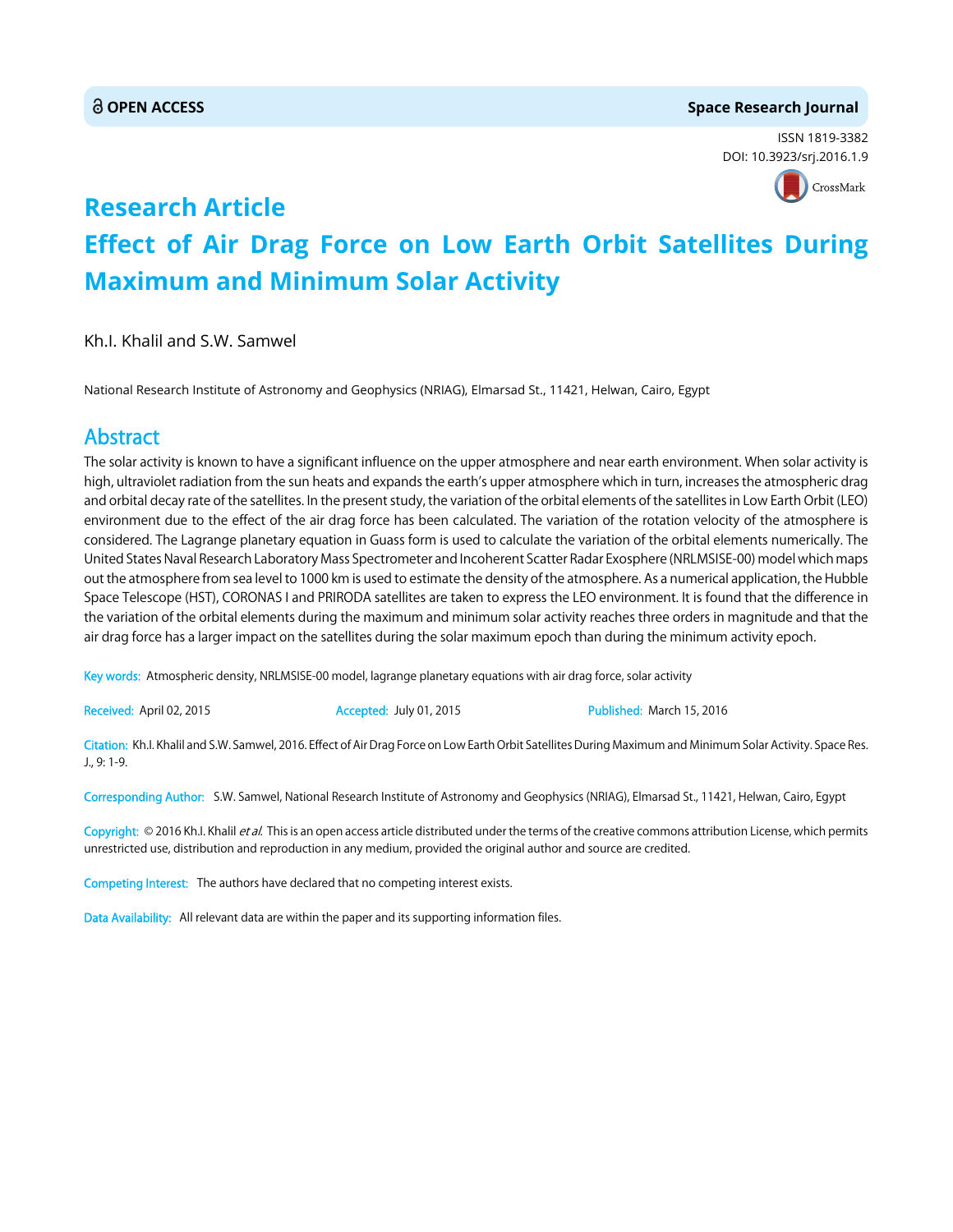### INTRODUCTION

The drag force is one of the major perturbing forces on satellites in low earth orbit where the atmospheric density is the most variable element. A Low Earth Orbit (LEO) satellite is defined as a satellite that orbits below an altitude of approximately 1000 km (Samwel, 2014). Although the air density is much lower than that near the earth's surface, the air resistance in those layers of the atmosphere, especially at altitudes ranging from 300-800 km above the earth's surface, is still strong enough to produce drag and pull the satellites closer to the earth. Hence, disregarding the geopotential perturbing forces, the air drag force is considered to be the predominant among other perturbing forces as stated by Eshagh and Alamdari (2007).

Many efforts were made in the past to model the air drag using different mathematical solution techniques. Brouwer and Hori (1961) concerned the presence of the oblateness perturbations and the drag effect in a single solution. They used the canonical variables which have particular advantages in the treatment of this problem because of the ease with which the necessary transformation of variables can be made. They were the first to treat the joint effects of drag and earth oblateness. Thereafter, Delhaise (1991), developed an analytical solution for the motion of artificial earth satellites subjected to the combined effects of earth oblatness and atmospheric drag.

Khalil (2002) has proposed a theory of an Artificial Earth Satellite under the joint effects of earth oblateness and atmospheric drag. The Hamilton's equations of motion are derived and the atmospheric model was taken as an oblate rotating model. Also, Saad et al. (2008) used KS regular variables to predict orbital lifetime numerically. They considered the perturbations due to the non-aspherecity of the earth and the atmospheric drag.

The impact of the solar activity variation on the satellite decay in LEO was addressed in many studies. Sehnal (1975) paid attention to the difficulty to obtain a precise analytic continuous solution due to the possible and unexpectable change of the density with the activity of the sun and due to the rapid increase of the drag constant above 400 km from the surface of the earth. Pardini et al. (2006) analyzed the orbital decay of eleven spherical satellites in the 150-1500 km altitude range over a full solar activity cycle to highlight the performances of the JR-71 and MSISE-90 density models. They concluded that the two models were not able to correctly represent the air density at each altitude and environmental condition. They found that below 400 km, both models overestimated the atmosphere density. However, MSISE-90

was proved to be the best model to compute the air density, in low solar activity conditions while JR-71 was generally more accurate over the maximum of the 23rd solar cycle. Lately Nwankwo and Chakrabarti (2013) studied the effects of the adverse space weather condition induced by solar events, especially the solar flares and Coronal Mass Ejections (CMEs) on the orbital decay of low earth satellite orbits. They showed that the result strongly depends on the phase of the solar cycle. They also showed that a major CME event can cause sufficient heating and expansion of the atmosphere so that the orbital radius may go down by a few km in a single event.

The unwanted orbital changes occur due to the drag force are known to be related to atmospheric density changes which are primarily induced by solar extreme ultraviolet irradiance variations (Tobiska, 2003). This ambient atmosphere is considered to be important environment at the LEO and polar earth orbit altitudes. For the other orbits, it is too low to be of significance (Hasting and Garrett, 1996).

Therefore, in the present study, the variations of the orbital elements which define the orbital trajectory of the satellite due to the effect of the air drag force at LEO environment during maximum and minimum solar activity are evaluated. The variation of the rotation velocity of the atmosphere is considered. The Lagrange planetary equation in Guass form is used to calculate the variation of the orbital elements numerically and the NRLMSISE-00 model which maps out the atmosphere from sea level to 1000 km is used to estimate the density of the atmosphere.

As a numerical application, the orbital elements of the Hubble Space Telescope (HST), CORONAS I and PRIRODA satellites, which express the Low Earth Orbit (LEO) satellites are used. The variation of the orbital elements of these satellites under the effect of the drag force for both maximum and minimum solar activity are calculated.

#### **METHODOLOGY**

Atmospheric Density model (NRLMSISE-00): The NRLMSISE is an empirical, global model that models temperatures and densities of atmospheric components from the ground to the exosphere. It is developed by the U.S. Naval Research Laboratory (NRL) and based on the data of mass spectrometer and Incoherent Scatter Radar (Hedin, 1991; Picone et al., 2002). The main advantage of the usage of these datasets is that they consist of independent observations of both temperature and number densities for the atmospheric constituents. The MSIS-86 model replaced Jacchia-71. An extension to the model was published as MSISE- 90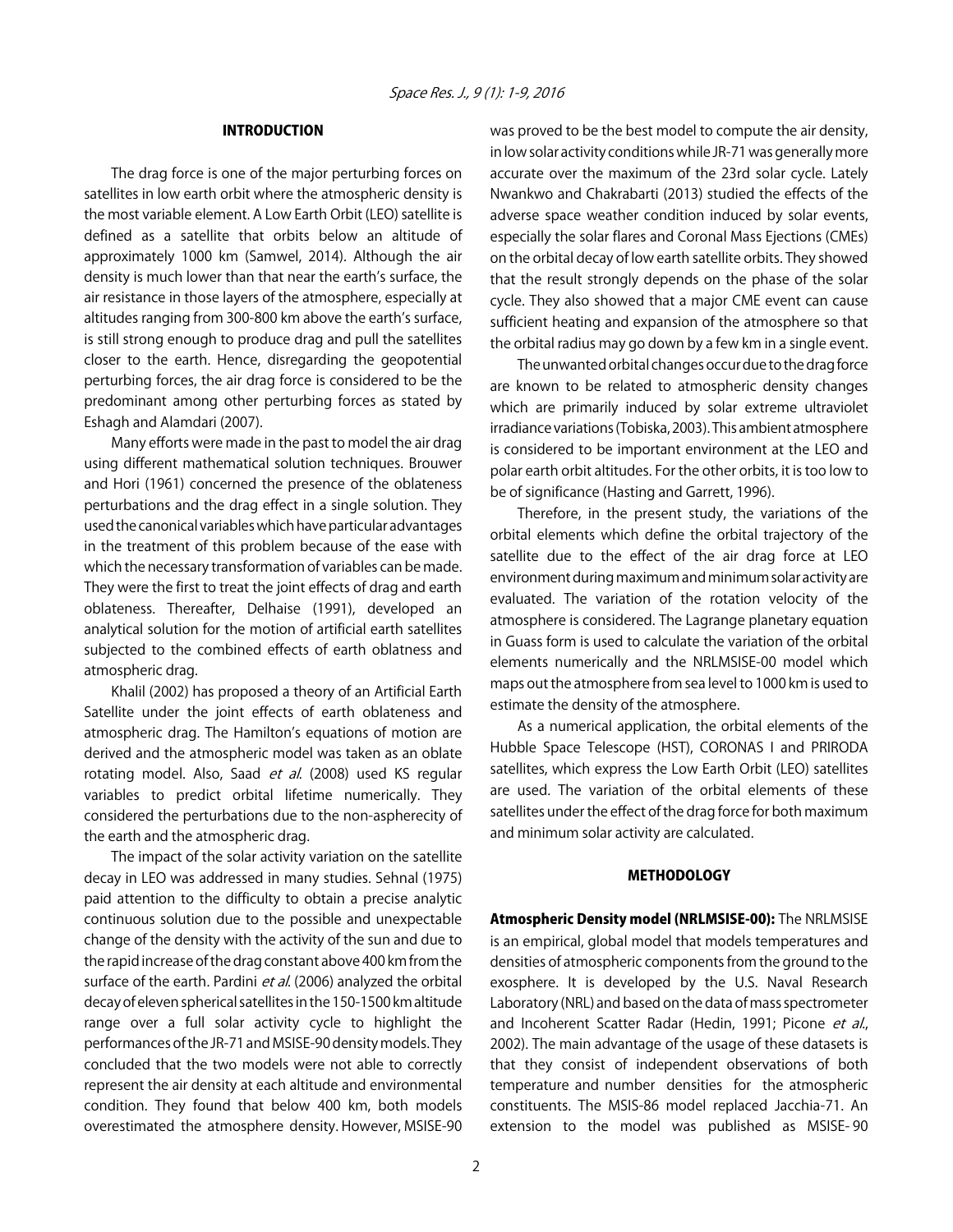(Hedin, 1991), which is identical to MSIS-86 for the thermosphere region, but extends down to zero height. At the end of the 1990s, NRLMSISE-00 model was released (Picone et al., 2002) including additional mass spectrometer and incoherent scatter radar data, accelerometer data, as well as database of Drag Temperature Model (DTM) and Jacchia satellite orbit decay (Doornbos, 2012).

The NRLMSISE-00 comprises the main drivers of the upper atmosphere: The solar extreme ultraviolet (EUV) flux and geomagnetic heating. The 10.7 cm solar radio flux ( $F_{10.7}$ ) is an indicator of the overall solar activity level. It measures the radio flux at a wavelength of 10.7 cm in units of  $10^{-22}$  W m<sup>-2</sup> Hz<sup>-1</sup> and is used as a proxy of the extreme ultraviolet radiation (Samwel, 2014) while the  $A_p$  daily geomagnetic index measures the geomagnetic component of space weather. The  $F_{10.7}$  index is obtained from solar data at the National Geophysical Data Center (NGDC) http://www.swpc.noaa.gov/ and The National Oceanic and Atmospheric Administration world data center for geomagnetism in Kyoto http://wdc.kugi.kyoto-u.ac.jp/.

The NRLMSISE-00 has also been compared to the previous MSIS models and Jacchia-70 and represented a noticeable improvement (Picone et al., 2002). In the present study, the NRLMSISE-00 model for density calculations is used. The variation of the total mass density  $(\rho)$  with the true anomaly (f), during the maximum and minimum solar activity, is obtained and fitted using Fourier series of degree 4 as represented in Eq. 1. The values of the fitting coefficients  $(a_0, a_i$  and  $b_i$ ) are outlined in Table 2:

$$
\rho = a_0 + \sum_{i=1}^{4} a_i \sin\left(i f\right) + b_i \cos\left(i f\right) \tag{1}
$$

**Drag force:** The aerodynamic drag force  $\overline{F}_{D}$  per unit mass acting on a satellite can be represented by:

$$
\overline{F}_{D} = -\frac{1}{2}C_{D}\frac{A}{m}\rho|\overline{V}|\overline{V}
$$
 (2)

where,  $\overline{V}$  is the velocity of the satellite relative to the atmosphere,  $C_D$  is a dimensionless drag coefficient, A/m is the area to mass ratio of the satellite and  $\rho$  is density of the atmosphere.

The Ballistic number (B) which is obtained from the TLE outlined in Space-Track website, is used (https://www.spacetrack.org/) where:

$$
B=C_{\scriptscriptstyle D}\frac{A}{m}
$$

It is usually assumed that the atmosphere rotates with the same angular velocity  $\overline{\sigma}$  as the earth. Hence, its velocity at a position vector  $\bar{r}$  is  $\bar{\sigma} \times \bar{r}$ . But this assumption implies that at infinite distance from the earth, particles are coupled to it in the same way as those close to its surface. So, it will be assumed that the atmosphere rotates with the angular velocity:

$$
\overline{\sigma}_{\text{atm}} = \overline{\sigma} \frac{R_{\text{E}}}{r}, (R_{\text{E}} \text{ is earth radii})
$$
 (3)

which realizes that as:

$$
r=R_{_E}\Longrightarrow \overline{\sigma}_{_{atm}}=\overline{\sigma}
$$

and as:

$$
r\to\infty\,\Rightarrow\ \overline{\sigma}_{_{\rm atm}}\to 0
$$

If the satellite is at  $\bar{r}$  with instantaneous velocity  $\bar{v}$ , then:

$$
\overline{V} = \overline{v} - R_E \frac{\overline{\sigma} \times \overline{r}}{r}
$$
 (4)

If  $\overline{i}$ ,  $\overline{j}$ ,  $\overline{k}$  are the base vectors of the rectangular geocentric equatorial frame associated with spherical coordinates r,  $\theta$ ,  $\varphi$ then:

$$
\overline{\sigma} = \sigma \hat{k} \tag{5}
$$

$$
\hat{\mathbf{k}} = \cos \vartheta \; \hat{\mathbf{r}} - \sin \vartheta \; \hat{\mathbf{\vartheta}} \tag{6}
$$

where:

$$
\overline{v} = \dot{r}\hat{r} + r\hat{\varphi} + r\dot{\varphi}\sin\vartheta\hat{\vartheta}
$$
 (7)

and:

$$
\overline{\mathbf{r}} = \mathbf{r} \,\hat{\mathbf{r}} \tag{8}
$$

where,  $\hat{r}$ ,  $\hat{g}$ ,  $\hat{\varphi}$  are unit vectors in the direction r,  $\vartheta$ ,  $\varphi$ , respectively.

 In the case of Lagrange's planetary equations, the perturbing force decomposed into radial, transverse and normal directions is needed. The unit vector  $\hat{n}$  normal to the orbit is collinear with the angular momentum unit vector  $\hat{\textbf{h}}$ :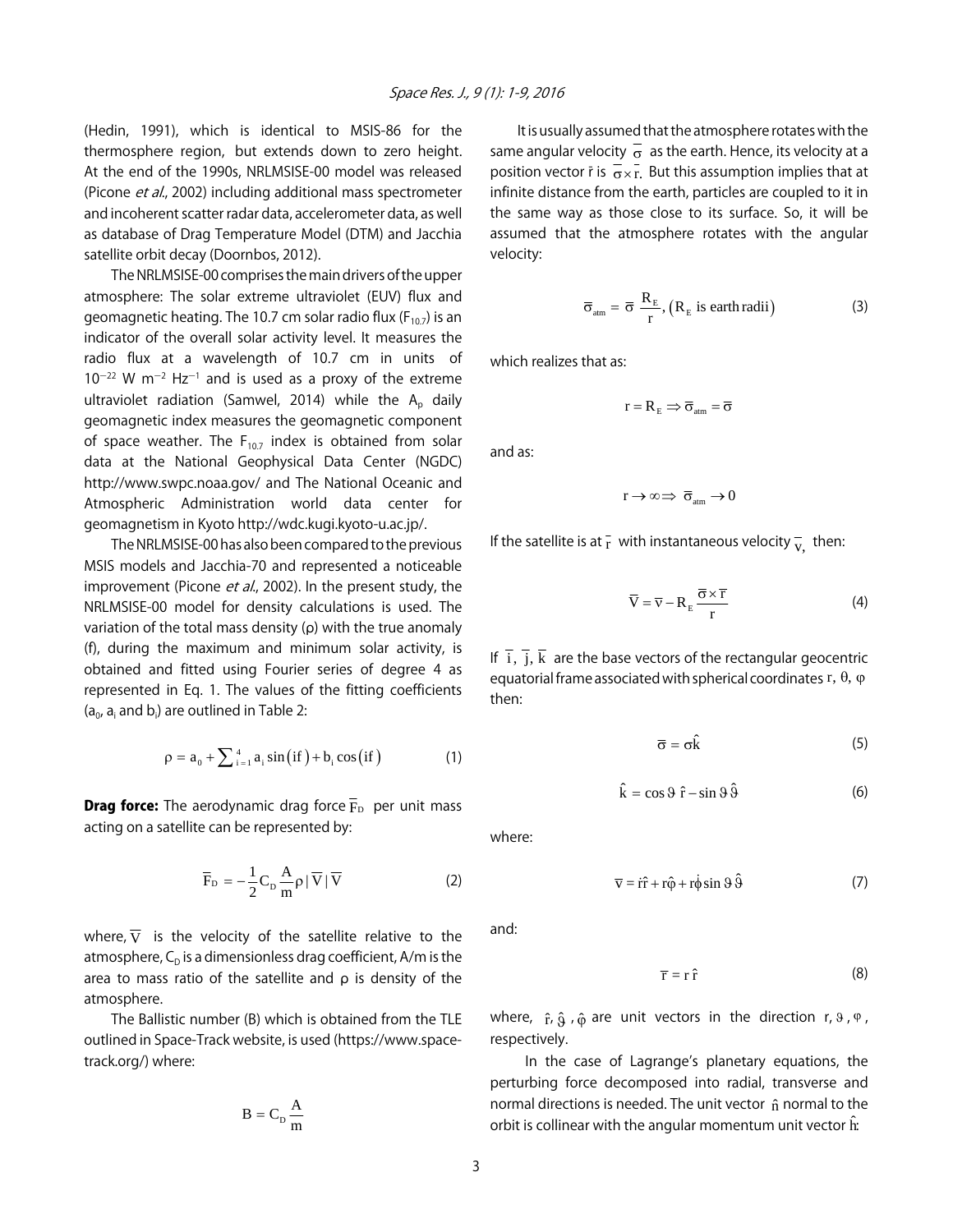$$
\hat{\mathbf{n}} = \hat{\mathbf{h}} = (\overline{\mathbf{r}} \times \overline{\mathbf{v}}) / \sqrt{\mu \mathbf{p}} = \mathbf{r}^2 / \sqrt{\mu \mathbf{p}} \left( -\hat{\mathbf{v}} \sin \vartheta \, \hat{\vartheta} + \hat{\vartheta} \, \hat{\varphi} \right) \tag{9}
$$

with:

$$
p = a\left(1 - e^2\right) \tag{10}
$$

where,  $\mu$  is the earth's gravitational parameter, a is the semi-major axis, e is the eccentricity of the satellite orbit and the transverse unit vector  $\hat{t}$  can be calculated from the right-handed set:

$$
\hat{\mathbf{t}} = \hat{\mathbf{n}} \times \hat{\mathbf{r}} = \mathbf{r}^2 / \sqrt{\mu \mathbf{p}} \left( -9 \sin 9 \hat{\mathbf{S}} + \sin 9 \hat{\boldsymbol{\phi}} \hat{\boldsymbol{\phi}} \right)
$$
(11)

From Eq. 4-11 we get:

$$
\overline{V} = \dot{r}\,\dot{r} + r\,\dot{\vartheta}\,\hat{\vartheta} + (-\sigma R_E \sin \vartheta \,\dot{\varphi})\,\dot{\varphi}
$$
 (12)

and:

$$
V = \sqrt{\dot{r}^2 + r^2 \dot{\vartheta}^2 + (-\sigma R_E \sin \vartheta \dot{\varphi})^2}
$$
 (13)

The drag force in the radial, transverse and normal components (R, T, N) are:

$$
R = \overline{F}_{D} \cdot \hat{r} = -\frac{1}{2} B V \rho \dot{r}
$$
 (14)

$$
T = \overline{F}_{D} \cdot \hat{t} = -\frac{1}{2} B \rho V \frac{1}{\sqrt{p\mu}} \Big[ r^{3} \dot{\phi} + r^{2} \sin^{2} \theta \dot{\phi} (R_{E} \sigma - r \dot{\phi}) \Big]
$$
(15)

$$
N = \overline{F}_{D} \cdot \hat{n} = -\frac{1}{2} B \rho V \left[ 2r^{3} \sin \theta \dot{\theta} \dot{\phi} + r^{2} \sin \theta \dot{\phi} \dot{\theta} (R_{E} \sigma - r \dot{\phi}) \right]
$$
 (16)

where:

$$
r = p / (1 + e \cos f) \tag{17}
$$

$$
\dot{\mathbf{r}} = \mathbf{e}\sqrt{\mu/p} / \sin f \tag{18}
$$

$$
\cos \theta = \sin i \, \sin(\omega + f) \tag{19}
$$

$$
\sin \varphi = \sqrt{1 - \sin^2 i \sin^2 (\omega + f)}
$$
 (20)

$$
\dot{\varphi} = \sqrt{\mu/a^3 \left(1 - e^2\right)^3 \frac{\sin i \cos \left(\omega + f\right)}{\sqrt{1 - \sin^2 i \cos^2 \left(\omega + f\right)}} \left(1 + e \cos f\right)^2} \tag{21}
$$

$$
\dot{\varphi} = \sqrt{\mu/a^3 \left(1 - e^2\right)^3} \frac{\cos i}{\sqrt{1 - \sin^2 i \sin^2 (\omega + f)}} \left(1 + e \cos f\right)^2 (22)
$$

where,  $i, \omega$ ,  $f$  are the inclination of the orbit on the equator, argument of the perigee and the true anomaly of the spacecraft orbit, respectively.

Lagrange planetary equations with air drag force: The Lagrange planetary equations are useful only for evaluating forces that can be presented in terms of a potential. However, there is a Gaussian form of these equations that can be used to study the perturbing forces (air drag, in our case) (Brouwer and Clemence, 1961).

The evaluation of such perturbing forces analytically can become quite complex. Therefore, we used the numerical integration to calculate the variation of the orbital elements due to air drag force. The Lagrange's planetary equations in Gauss form are:

$$
\frac{da}{dt} = \frac{2}{n\sqrt{1 - e^2}} \Big[ \text{Re } \sin f + T \left( 1 + e \cos f \right) \Big] \tag{23}
$$

$$
\frac{de}{dt} = \frac{\sqrt{1 - e^2}}{n a} \left[ R \sin f + T \left( \frac{e + \cos f}{1 + e \cos f} + \cos f \right) \right]
$$
(24)

$$
\frac{di}{dt} = \frac{r \cos(\omega + f)}{n a^2 \sqrt{1 - e^2}} N
$$
 (25)

$$
\frac{d\Omega}{dt} = \frac{r \sin(\omega + f)}{n a^2 \sqrt{1 - e^2} \sin i} N
$$
 (26)

$$
\frac{d\omega}{dt} = \frac{\sqrt{1 - e^2}}{n a e} \left[ -R \cos f + T \left( 1 + \frac{r}{a \left( 1 - e^2 \right)} \right) \sin f \right] - \cos i \frac{d\Omega}{dt} \tag{27}
$$

$$
\frac{dM}{dt} = \frac{1 - e^2}{n a e}[-(R)\left(\cos f - 2e\frac{r}{a(1 - e^2)}\right) + T\left(1 + \frac{r}{a(1 - e^2)}\right)\sin f] - \cos i\frac{d\Omega}{dt}
$$
\n(28)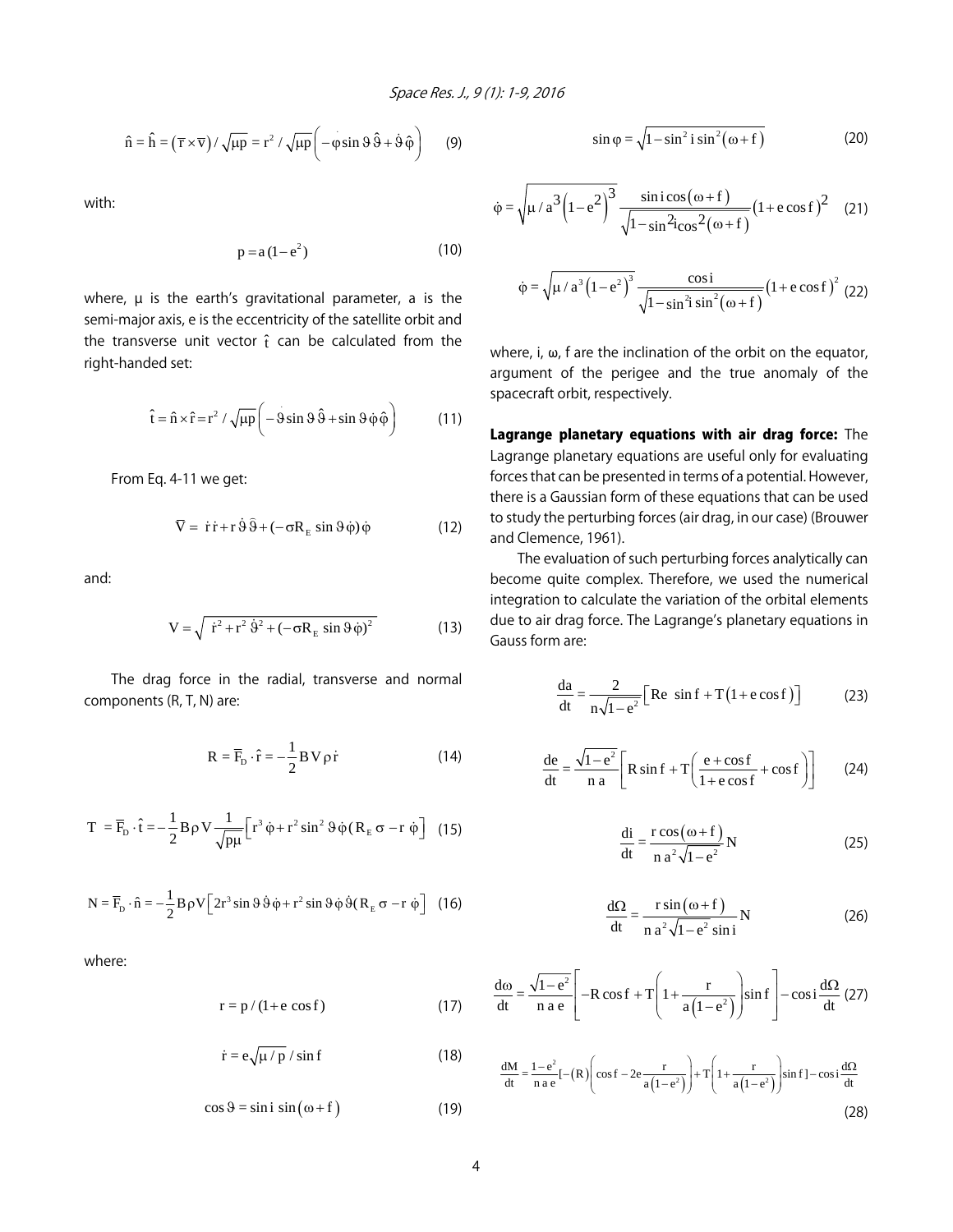where, R, T, N are defined by Eq. 14-16,  $\Omega$  is longitude of ascending node, M is mean anomaly and n is mean motion:

$$
n\!=\!\sqrt{\mu\mathbin{/} a^3}
$$

The above system of differential equations (Eq. 23-28) numerically is solved, using the fourth order Runge-Kutta method to get variations of orbital elements ( $\Delta$ a,  $\Delta$ e,  $\Delta$ i,  $\Delta$  $\Omega$ ,  $\Delta\omega$ ,  $\Delta$ M) as functions of true anomaly, due to the impact of the drag force. Introducing the true anomaly f as follows:

$$
\frac{d}{dt} = \frac{\sqrt{\mu p}}{r^2} \frac{d}{df}
$$
 (29)

#### RESULTS AND DISCUSSION

In the present section, the total atmospheric density using the NRLMSIS-00 model during both maximum and minimum solar activity is calculated, taking three LEO satellites to express the LEO environment at different altitudes. In addition, the variations of the orbital elements due to the impact of air drag force are calculated.

Atmospheric density calculations: The NRLMSIS-00 is used to calculate the total atmospheric density for the maximum and minimum solar activity for the Hubble Space Telescope (HST), CORONAS I and PRIRODA satellites, as a representative of the LEO satellites.

The NRLMSIS-00 model needs a time input to reflect the current state of the atmosphere. It also accounts for the fluctuations in the atmosphere from latitude, longitude,  $F_{10.7}$ (Previous day),  $F_{10.7}$  (81 day average) and the geomagnetic index  $A_n$ .

The Two Line Elements (TLE) of the three satellites are obtained from Space-Track website https://www.spacetrack.org/ and their orbital elements are outlined in Table 1 during maximum and minimum solar activity.

The maximum level of solar activity employed for this simulation, is taken to start at the orbital epoch 2000, March 31. Thus, considering  $F_{10.7}$  (Previous day) = 205.1  $\times$  10<sup>-22</sup> Wm<sup>-2</sup> Hz<sup>-1</sup>, F<sub>10.7</sub> (81 day average) = 189.1593 and  $A_p = 23.$ 

The Minimum level of solar activity employed for this simulation, is considered to start at the orbital epoch 1997, March 31. Thus, considering  $F_{10.7}$  (Previous day) =  $73.8 \times 10^{-22}$  Wm<sup>-2</sup> Hz<sup>-1</sup>, F<sub>10.7</sub> (81 day average) = 73.56049 and  $Ap = 5$ .

Figures 1 and 2 draw the total atmospheric density variation with the true anomaly through one orbital revolution for the three satellites during solar maximum and minimum respectively, using the NRLMSIS-00 model through the SPENVIS website https://www.spenvis.oma.be/. The figures represent that the total atmospheric density is higher during the epoch of maximum solar activity than that during minimum solar activity and that it is increasing with increasing altitude.

The data obtained is fitted using Eq. 1, The values of the fitting coefficients obtained in Eq. 1 for the three satellites are outlined in Table 2.

## Orbital element variations due to air drag force impact: In the present sub-section, the variation of orbital elements  $(\Delta a, \Delta e, \Delta i, \Delta \Omega, \Delta \omega, \Delta M)$ , due to air drag force, as function of true anomaly are obtained by solving Eq. 23-28 numerically for the three satellites mentioned above. The orbital element variations are calculated during both maximum and minimum solar activity.

The variation in the semi major axis and eccentricity due to the air drag force during the maximum and minimum solar activity for the three satellites, HST, CORONAS-I and PRIRODA are represented in Fig. 3-5, respectively. Figure 3 represents the orbital variation of two orbital elements, namely, the semi major axis (a) and eccentricity (e) of the HST, for one revolution, during both maximum and minimum solar activity. In addition, Fig. 4 and 5 represent the variation in the same orbital elements for the satellites CORONAS-I and PRIRODA, respectively. The orders of magnitude of  $\Delta i$ ,  $\Delta \Omega$ ,  $\Delta \omega$  and  $\Delta M$ are outlined in Table 3.

Table 1: Orbital elements of HST, CORONAS I and PRIRODA during maximum and minimum solar activity

|                               | Epoch date           | Semi major    | Eccentricity | Inclination          | Right ascension of              | Argument of              | Mean anomaly |
|-------------------------------|----------------------|---------------|--------------|----------------------|---------------------------------|--------------------------|--------------|
| <b>Satellites</b>             | yyyy:mm:dd:hh:mm:ss  | axis (km) (a) | (e)          | $(\text{deg})$ $(i)$ | ascending node (deg) $(\Omega)$ | Perigee (deg) $(\omega)$ | $deg)$ (M)   |
| <b>Maximum solar activity</b> |                      |               |              |                      |                                 |                          |              |
| <b>HST</b>                    | 2000,03,31,06,01,33  | 6976.05       | 0.0013876    | 28.4615              | 10.7284                         | 352.6081                 | 7.4305       |
| <b>CORONAS1</b>               | 2000,03,30,04, 44,27 | 6815.53       | 0.0017370    | 82.4801              | 173.6538                        | 15.6786                  | 344.4996     |
| <b>PRIRODA</b>                | 2000,03,30,23,47,10  | 6710.85       | 0.0002155    | 51.6492              | 299.5001                        | 141.1516                 | 219.1409     |
| <b>Minimum solar activity</b> |                      |               |              |                      |                                 |                          |              |
| <b>HST</b>                    | 1997,03,31,01,29,08  | 6987.17       | 0.0014723    | 28.4666              | 176.3495                        | 102.9422                 | 257.2807     |
| <b>CORONAS1</b>               | 1997,03,30,19,39,04  | 6877.57       | 0.0026360    | 82.4907              | 196.9346                        | 279.8250                 | 80.0009      |
| <b>PRIRODA</b>                | 1997,03,30,22,37,03  | 6763.35       | 0.0010325    | 51.6495              | 119.0440                        | 239.3076                 | 120.6955     |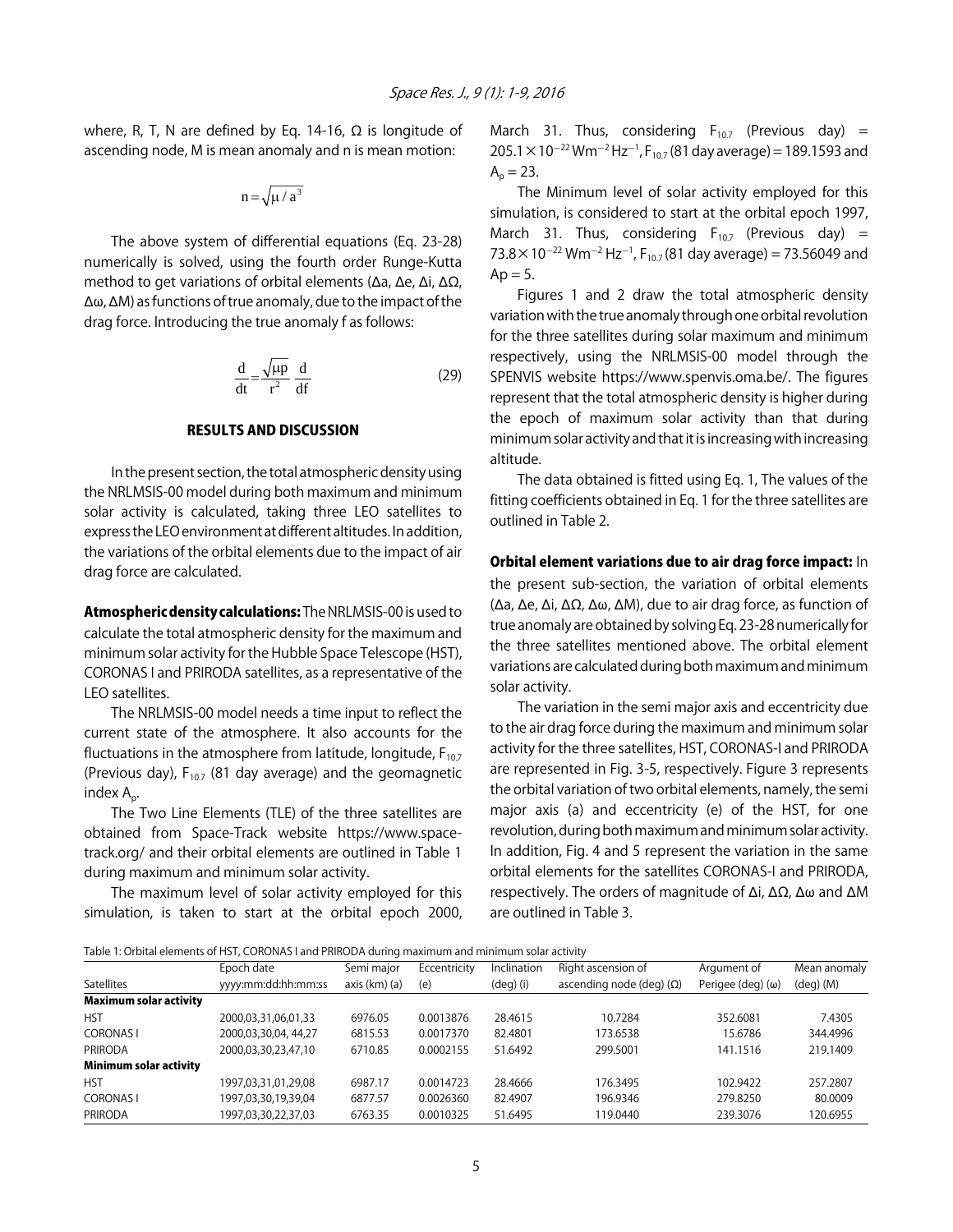Space Res. J., 9 (1): 1-9, 2016



Fig. 1(a-c): Total atmospheric density variation with the true anomaly through one orbital revolution for (a) HST, (b) CORONAS-I and (c) PRIRODA satellites during the maximum solar activity

Table 2: Coefficients of the fitting using Fourier series of the total mass density for the three satellite HST, CORONAS-I and PRIRODA

|                | HST |  | CORONAS-1                                                                                                                                                                                                                                                        | <b>PRIRODA</b>                                                                                                                                                                                     |                        |  |
|----------------|-----|--|------------------------------------------------------------------------------------------------------------------------------------------------------------------------------------------------------------------------------------------------------------------|----------------------------------------------------------------------------------------------------------------------------------------------------------------------------------------------------|------------------------|--|
|                |     |  | Parameters Maximum solar activity Minimum solar activity Maximum solar activity                                                                                                                                                                                  | Minimum solar activity Maximum solar activity                                                                                                                                                      | Minimum solar activity |  |
| a <sub>0</sub> |     |  | $6.3\times10^{-11}$ ±1.2 $\times10^{-12}$ 1.9 $\times10^{-11}$ ±9.6 $\times10^{-15}$ 4.2 $\times10^{-9}$ ±1.1 $\times10^{-11}$ 1.1 $\times10^{-10}$ ±2.0 $\times10^{-13}$ 2.2 $\times10^{-8}$ ±2.9 $\times10^{-11}$ 1.1 $\times10^{-9}$ ±1.5 $\times10^{-12}$    |                                                                                                                                                                                                    |                        |  |
| $a_1$          |     |  | $2.9\times10^{-10}$ ±1.7 $\times10^{-12}$ 1.1 $\times10^{-11}$ ±1.4 $\times10^{-14}$ 2.6 $\times10^{-10}$ ±1.5 $\times10^{-11}$                                                                                                                                  | $-7.2\times10^{-11}$ $\pm$ 2.9 $\times$ 10 <sup>-13</sup> $-2.9\times10^{-9}$ $\pm$ 4.2 $\times$ 10 <sup>-11</sup> $3.3\times10^{-10}$ $\pm$ 2.1 $\times$ 10 <sup>-12</sup>                        |                        |  |
| a <sub>2</sub> |     |  | $1.3\times10^{-10}$ ±1.7 $\times10^{-12}$ -2.4 $\times10^{-12}$ ±1.4 $\times10^{-14}$ -5.0 $\times10^{-10}$ ±1.5 $\times10^{-11}$                                                                                                                                | $-2.2\times10^{-12}$ $\pm$ 2.9 $\times$ 10 <sup>-13</sup> 2.9 $\times$ 10 <sup>-9</sup> $\pm$ 4.2 $\times$ 10 <sup>-11</sup> - 3.5 $\times$ 10 <sup>-11</sup> $\pm$ 2.1 $\times$ 10 <sup>-12</sup> |                        |  |
| a,             |     |  | $-7.6 \times 10^{-12} \pm 1.7 \times 10^{-12}$ $5.8 \times 10^{-13} \pm 1.4 \times 10^{-14}$ $-6.6 \times 10^{-11} \pm 1.45 \times 10^{-11}$                                                                                                                     | $1.4\times10^{-12}$ $\pm$ 2.9 $\times$ 10 <sup>-13</sup> $-4.4\times10^{-10}$ $\pm$ 4.2 $\times$ 10 <sup>-11</sup> $-2.4\times10^{-11}$ $\pm$ 2.1 $\times$ 10 <sup>-12</sup>                       |                        |  |
| $a_4$          |     |  | $3.6\times10^{-12}$ $\pm$ 1.7 $\times$ 10 <sup>-12</sup> 4.2 $\times$ 10 <sup>-15</sup> $\pm$ 1.4 $\times$ 10 <sup>-14</sup> 1.7 $\times$ 10 <sup>-11</sup> $\pm$ 1.5 $\times$ 10 <sup>-11</sup>                                                                 | $-3.5\times10^{-12}$ $\pm$ 2.9 $\times$ 10 <sup>-13</sup> $5.3\times10^{-10}$ $\pm$ 4.2 $\times$ 10 <sup>-11</sup> $1.5\times10^{-11}$ $\pm$ 2.0 $\times$ 10 <sup>-12</sup>                        |                        |  |
| b <sub>1</sub> |     |  | $3.7\times10^{-10}$ ±1.6 $\times10^{-12}$ -2.5 $\times10^{-12}$ ±1.3 $\times10^{-14}$ -6.0 $\times10^{-10}$ ±1.4 $\times10^{-11}$                                                                                                                                | $3.2\times10^{-12} \pm 2.9\times10^{-13}$ $3.4\times10^{-9} \pm 4.1\times10^{-11}$ $3.7\times10^{-10} \pm 2.1\times10^{-12}$                                                                       |                        |  |
| b <sub>2</sub> |     |  | $5.4\times10^{-11}$ $\pm$ 1.6 $\times$ 10 <sup>-12</sup> - 2.1 $\times$ 10 <sup>-12</sup> $\pm$ 1.3 $\times$ 10 <sup>-14</sup> 8.5 $\times$ 10 <sup>-10</sup> $\pm$ 1.4 $\times$ 10 <sup>-11</sup>                                                               | $-3.7\times10^{-11}$ $\pm$ 2.9 $\times$ 10 <sup>-13</sup> $-5.3\times10^{-10}$ $\pm$ 4.1 $\times$ 10 <sup>-11</sup> $-4.9\times10^{-11}$ $\pm$ 2.0 $\times$ 10 <sup>-12</sup>                      |                        |  |
| $b^3$          |     |  | $-1.4\times10^{-11}$ $\pm$ 1.6 $\times$ 10 <sup>-12</sup> 2.1 $\times$ 10 <sup>-13</sup> $\pm$ 1.3 $\times$ 10 <sup>-14</sup> 8.1 $\times$ 10 <sup>-11</sup> $\pm$ 1.4 $\times$ 10 <sup>-11</sup>                                                                | $-9.5\times10^{-12}$ $\pm$ 2.8 $\times$ 10 <sup>-13</sup> $-7.8\times10^{-11}$ $\pm$ 4.1 $\times$ 10 <sup>-11</sup> $-8.1\times10^{-13}$ $\pm$ 2.0 $\times$ 10 <sup>-12</sup>                      |                        |  |
| $b_4$          |     |  | $-5.3\times10^{-12} \pm 1.6\times10^{-12}$ $-1.2\times10^{-13} \pm 1.3\times10^{-14}$ $-2.2\times10^{-11} \pm 1.4\times10^{-11}$ $-1.8\times10^{-12} \pm 2.8\times10^{-13}$ $-6.3\times10^{-11} \pm 4.1\times10^{-11}$ $1.1\times10^{-11} \pm 2.0\times10^{-12}$ |                                                                                                                                                                                                    |                        |  |

Eshagh and Alamdari (2007), in their study, represented that the air drag force is reducing the semi major axis of the satellite CHAMP by 6 m in one revolution which is comparable to the result obtained in the present study for the satellite CORONAS-I at the epoch of maximum solar activity. The variation of the other orbital elements due to the air drag force obtained by Eshagh and Alamdari (2007), are nearly similar to the values obtained in the present study as represented in Table 3 and Fig. 4. They used the direct on-orbit measurements of the non-gravitational satellite acceleration instead of the air density models and used the high-low technique of satellite-to-satellite tracking to determine the precise orbit of CHAMP which was launched in summer 2000 into a circular polar orbit at an altitude of about 454 km. As it is represented in Table 1, satellite CORONAS-I is orbiting the earth in a nearly polar orbit with an altitude of about 450 km during the epoch of solar maximum.

From Table 3 and Fig. 3-5, it is found that the differences in the variations of the orbital elements at maximum and minimum solar activity are about three orders of magnitude.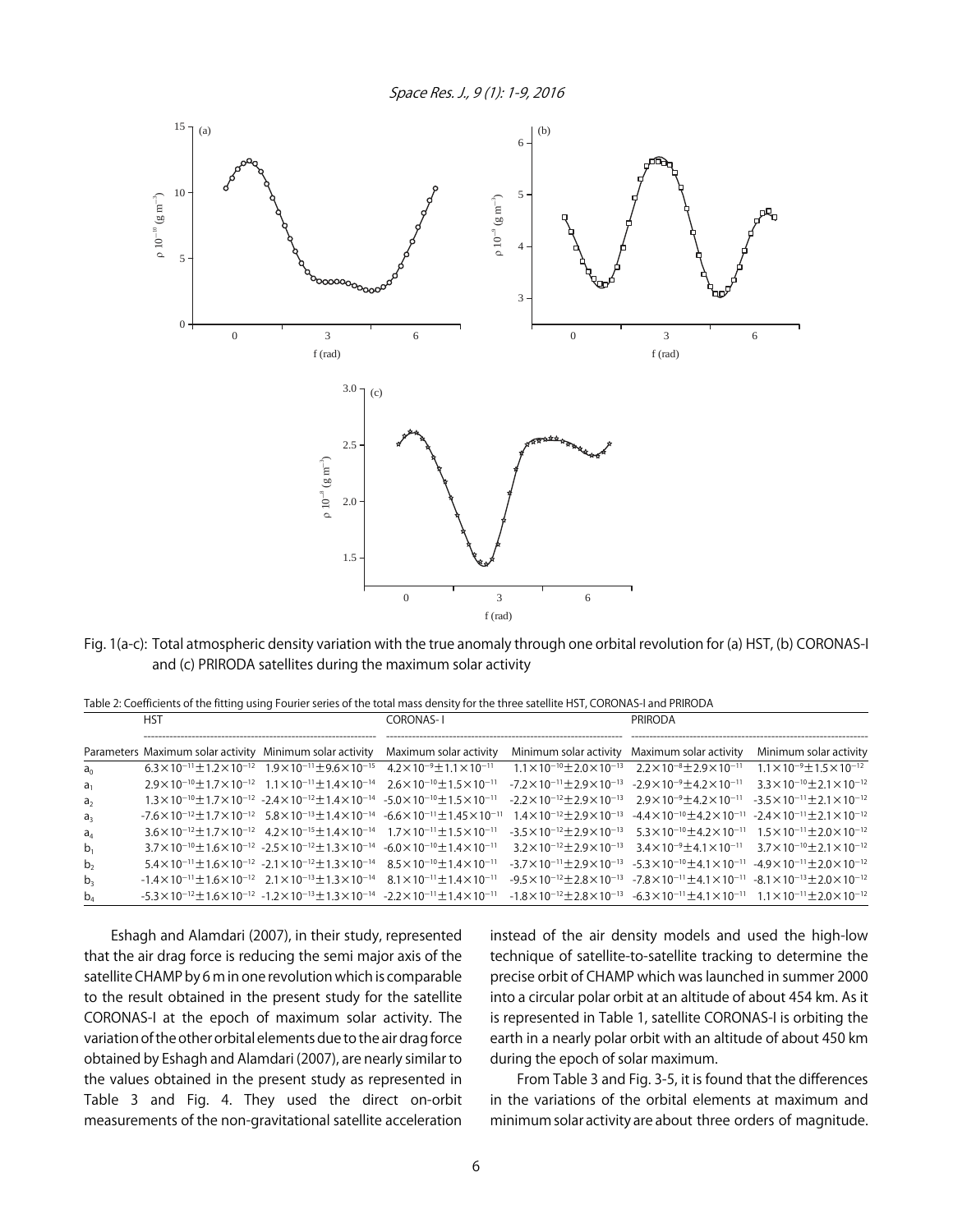Space Res. J., 9 (1): 1-9, 2016



 Fig. 2(a-c): Variation of the total atmospheric density with the true anomaly through one orbital revolution for (a) HST, (b) CORONAS I and (c) PRIRODA satellites during the minimum solar activity



Fig. 3(a-d): Variations of the semi major axis and eccentricity during (a-b) Maximum solar activity and (c-d) Minimum solar activity for HST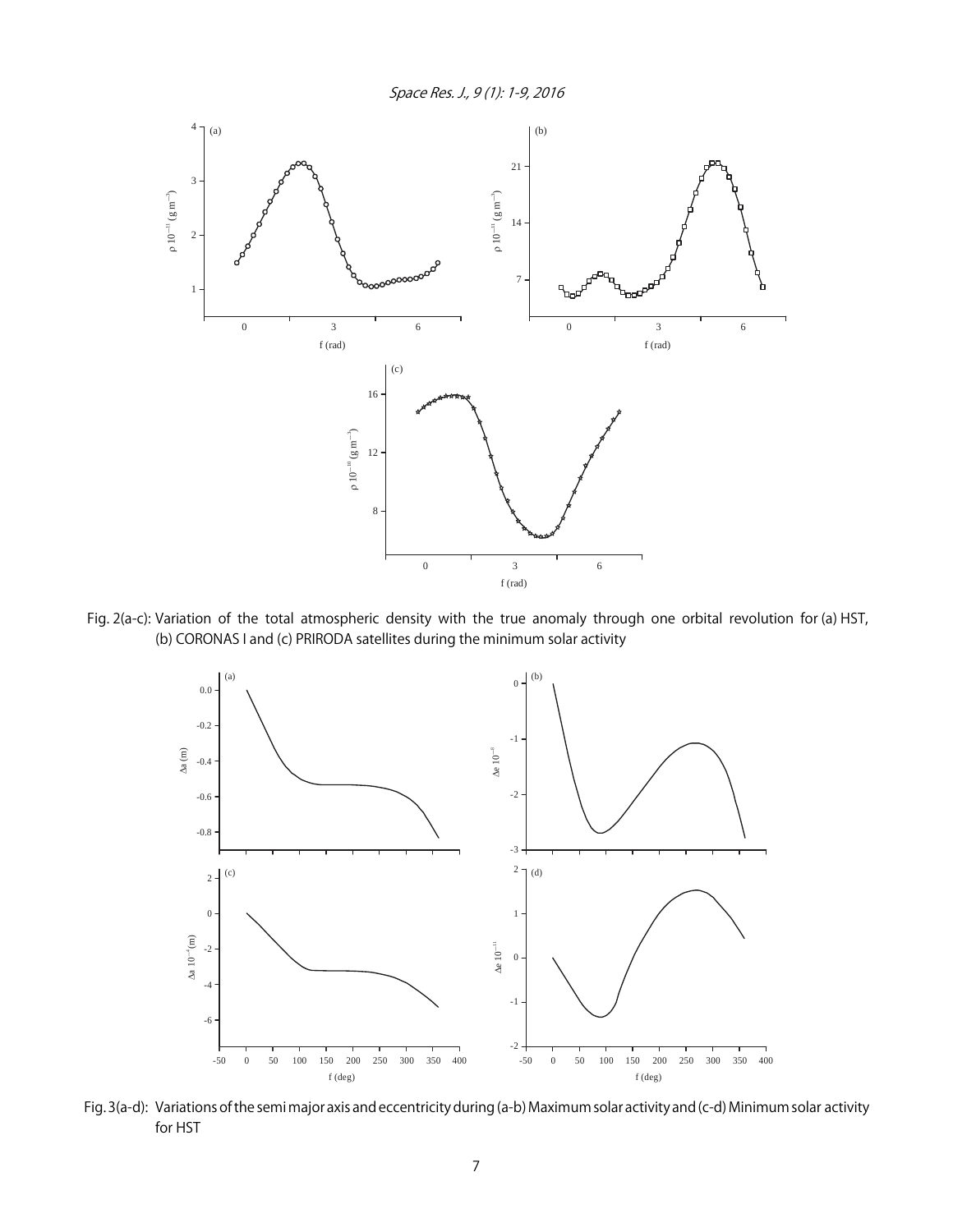Space Res. J., 9 (1): 1-9, 2016



Fig. 4(a-d): Variations of semi major axis and eccentricity during (a-b) Maximum solar activity and (c-d) Minimum solar activity for CORONAS I satellite



Fig. 5(a-d): Variations of semi major axis and eccentricity during (a-b) Maximum solar activity and (c-d) Minimum solar activity for PRIRODA satellite